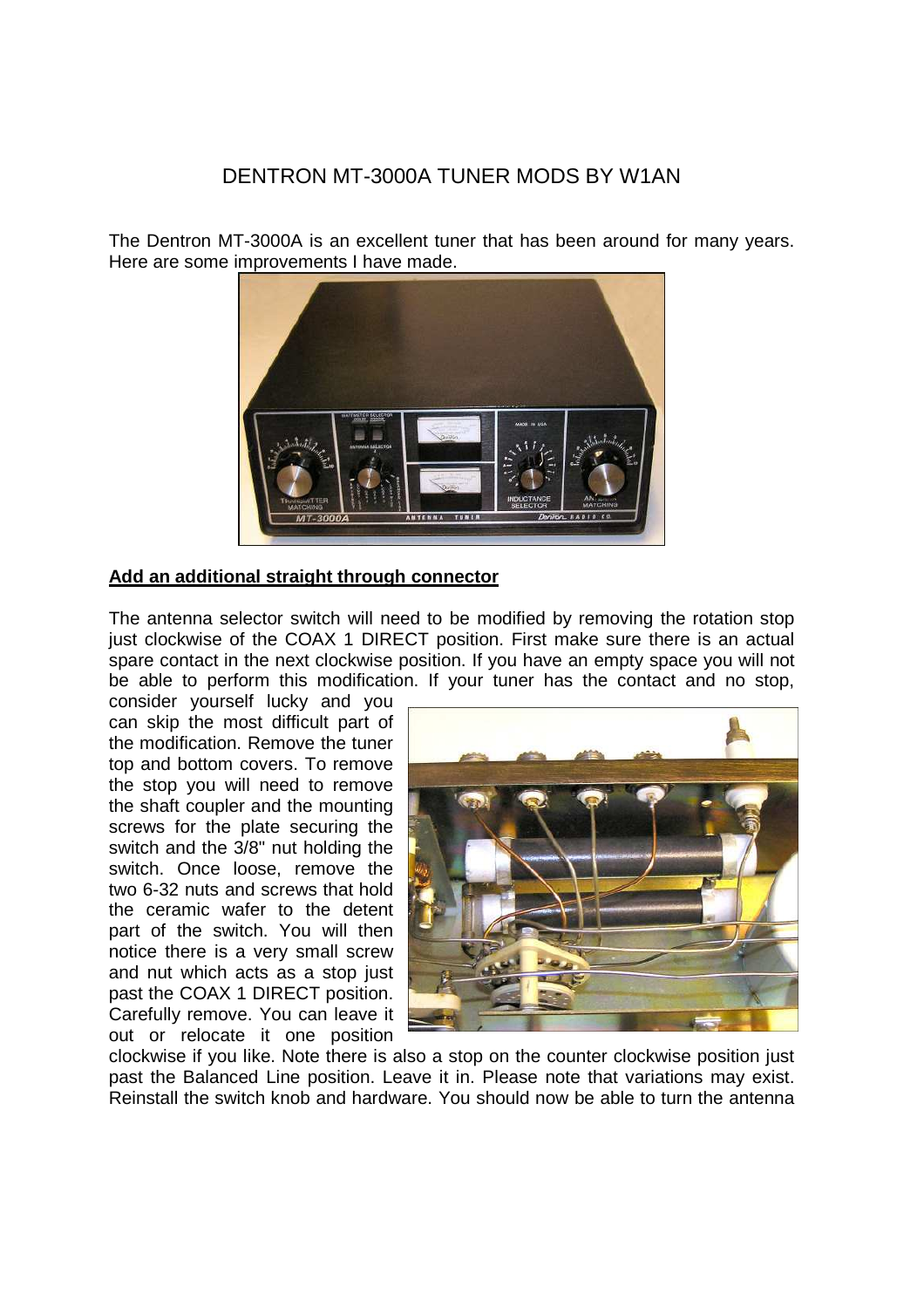switch at least one position clockwise from the COAX 1 DIRECT position. This will be the new COAX 4 DIRECT position. You can label if you like.

Drill a mounting hole for the COAX 4 DIRECT connector next to and left of the existing COAX 1 DIRECT connector on the rear of the chassis. Possibly but unlikely you can find an identical SO239 type connector. Punch or file the hole carefully for whatever connector you plan on using. Some connectors may have a flat or key on one side. Be careful to not damage the internal wiring and dummy load resistors when you do this! Mount your connector in the new hole and then using a piece of #14 solid copper wire run the center pin to the ceramic wafer switch position corresponding to the new COAX 4 DIRECT position. From the rear, this point is the third terminal clockwise from the top switch screw. Dress the wire away from the others and solder.

## **Replace the meter switch and get a bonus low power reflected power position**

The existing meter switch buttons often becomes loose, pop out and generally annoying so I've simply replaced them with two rocker switches. The best fit switch I found was C&K part number DM61-J1-2-S2-05-Q available from Mouser, Digikey and Newark Electronics for about \$4.00 each. To remove the old switch cut the wires close to the existing switch terminals. Remove the tuner knobs and loosen the front panel to access the mounting screws. Remove the switch assembly and reinstall the panel and knobs. With a square file carefully file out the holes to match the mounting for the replacement switches. Try to keep the holes centered with the original panel markings. Check the fit often. You do not want oversized holes. Once the holes are in and deburred, mount the switches. Some hot melt adhesive or a touch of 5 minute epoxy at the edges inside should hold them if they do not want to snap in place because of the panel thickness.



Next wire the switches. The switches I selected are DPDT. Electrically only SPDT are required. A small loop of bare wire soldered between each terminal twin provides better reliability for the low signal levels and a more secure and easy place to solder the wires and hang the trim pot.

There is a three conductor cable from the power meter circuit board that comes up

through a hole just below the meters. The color code varies tuner to tuner. Disconnect the wire that goes to the bottom meter and relocate to the common (center terminal) of the 200W switch. Install a new 6 inch small gage wire from the meter point where you just removed the wire and connect to the top terminal of the